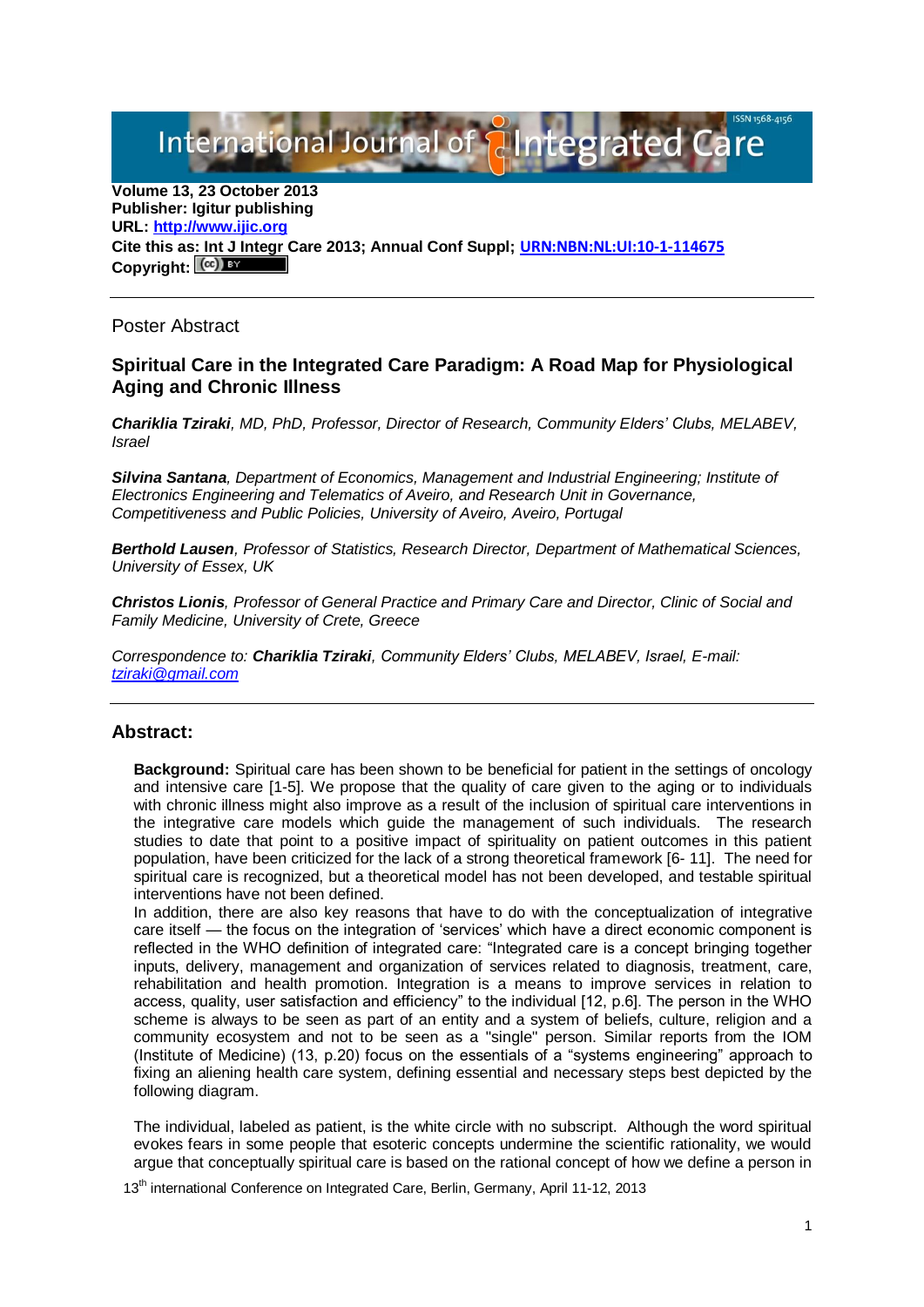*International Journal of Integrated Care – Volume 13, 23 October –* URN:NBN:NL:UI:10-1-114675*– http://www.ijic.org/*

an evidenced based medical world view. We suggest that spiritual care has to be introduced into this ill-defined and poorly understood space, for the benefit of the patient and the broader family/community context.

The main goals of this paper are:

- to present data defining the key elements of spiritual care;

- to identify where in the clinical course of such patients spiritual interventions have been shown to affect patient outcome; and

- to develop a paradigm of spiritual care that can be integrated into the care systems across the life span of the individual.

**Methods:** We review the literature from peer reviewed paper and consensus –strategic reports focusing on spiritual care for the aging and patients with chronic illnesses. The review encompasses the period from 2008 through January 2013. These sources have focused on the definitions and theoretical constructs of spirituality and spiritual interventions in relation to aging populations where the aim is not end-of-life care, but, rather, "wellness" care, while living with chronic diseases or aging. At least two researchers have reviewed each document, systematizing evidence on key constructs, processes and outcomes.

**Results:** This comprehensive review enables the development of a paradigmatic model, which we present, that introduces the accepted definitions and interventions components of spiritual care into the care plans for aging patients or those with chronic illnesses. This model comes to add to the new WHO declaration: Primary Health Care: Now More Than Ever [14]. It is intended to help primary care practitioners by developing guidelines for the integrating of spiritual care during the course of their patients' chronic illnesses or aging process [15-16].

**Conclusions:** There are constructs of spirituality and spiritual interventions that can be applied to the integrative systems of care given to aging patient or those with chronic illnesses during their life cycle. These interventions can be applied throughout the life span and their effectiveness has been tested both in terms of quality of life and socioeconomic variables that contribute to the ever increasing burden and gift of longevity.

## **Keywords**

spirituality, integrative care, aging, chronic diseases

## **References**

1.<http://www.cancer.gov/cancertopics/pdq/supportivecare/spirituality/Patient/pag>

2. Puchalski CM, Dorff E, Hendi I. YSpirituality, religion, and healing in palliative care. Clin Geriatric Med. 20:4; 2004 p. 689-714.

3. Vachon, M., L. Fillion, et al. "A conceptual analysis of spirituality at the end of life." Journal of Palliative Medicine 12:1; 2009. p. 53-9.

4. Sullivan AM, Lakoma MD, Billings JA, Peters AS, Block SD. Teaching and learning end-of-life care: evaluation of a faculty development program in palliative care. Acad Med. 80:7; 2005. p. 657–68. 5. Vachon, M., L. Fillion, et al. "A conceptual analysis of spirituality at the end of life." Journal of Palliative Medicine 12:1; 2009. p. 53-9.

6. Sartori, P. "Spirituality. 2: Exploring how to address patients' spiritual needs in practice." Nursing times 106:29; 2010. p. 23-5.

7. Puchalski, et al "Improving the Quality of Spiritual Care as a Dimension of Palliative Care: The Report of the Consensus Conference." Journal of Palliative Medicine 12:10; 2009. p. 885-904. 8. Speck, P. "The evidence base for spiritual care." Nursing management (Harrow, London, England: 12:6; 2005. p. 28-31.

13<sup>th</sup> international Conference on Integrated Care, Berlin, Germany, April 11-12, 2013 *International Journal of Integrated Care – Volume 13, 23 October –* URN:NBN:NL:UI:10-1-114675*– http://www.ijic.org/*